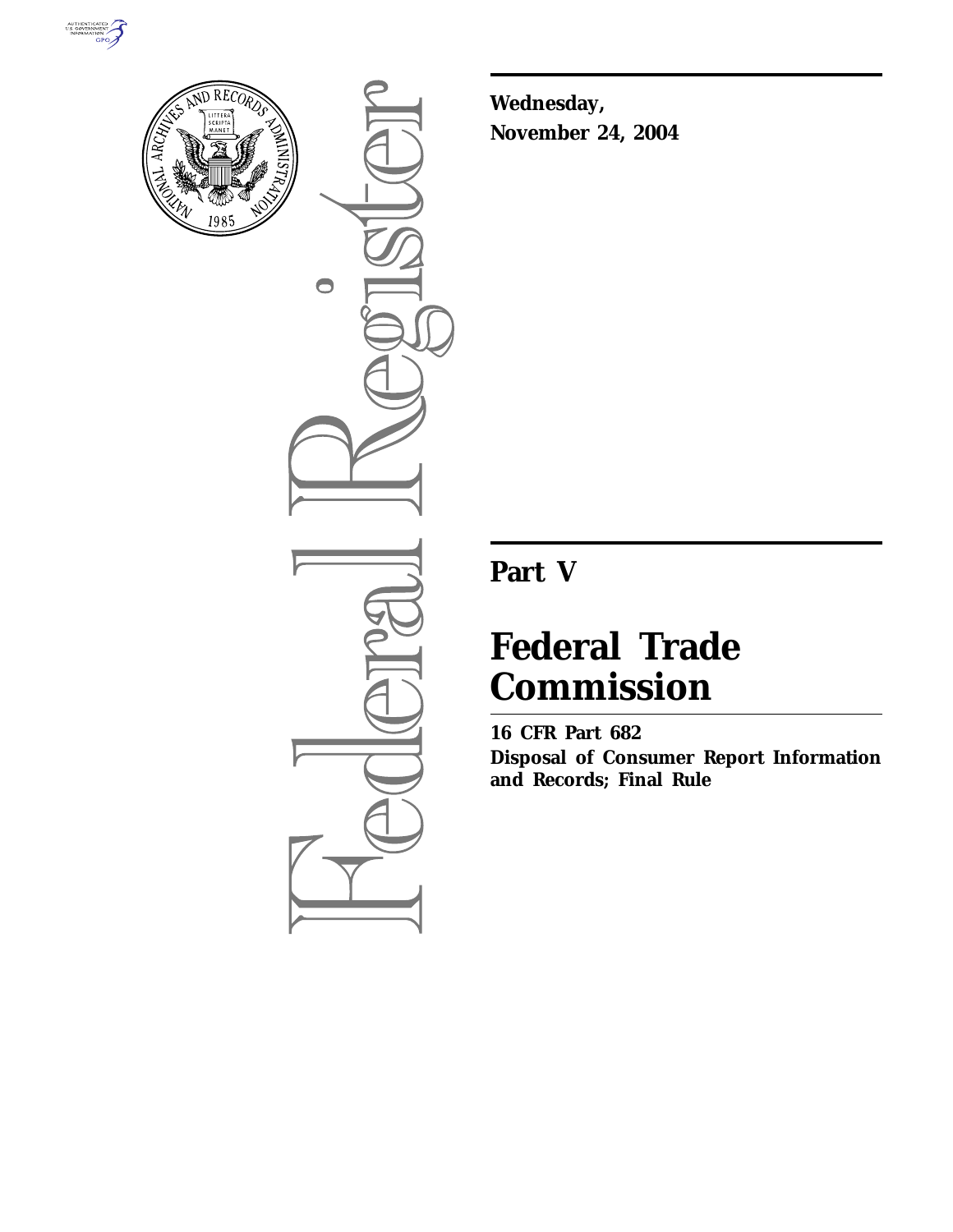## **FEDERAL TRADE COMMISSION**

# **16 CFR Part 682**

**RIN 3084–AA94** 

#### **Disposal of Consumer Report Information and Records**

**AGENCY:** Federal Trade Commission (FTC or Commission). **ACTION:** Final rule.

**SUMMARY:** The Fair and Accurate Credit Transactions Act of 2003 (''FACT Act'' or ''Act'') requires the Federal Reserve Board, Office of the Comptroller of the Currency, Federal Deposit Insurance Corporation, Office of Thrift Supervision, National Credit Union Administration, Securities and Exchange Commission, and Federal Trade Commission, in coordination with one another, to adopt consistent and comparable rules regarding the proper disposal of consumer report information and records. This final rule implements this requirement. **DATES:** This rule is effective on June 1, 2005.

**FOR FURTHER INFORMATION CONTACT:** Ellen Finn or Susan McDonald, Attorneys, (202) 326–3224, Division of Financial Practices, Bureau of Consumer Protection, Federal Trade Commission, 600 Pennsylvania Avenue, NW., Washington, DC 20580.

# **SUPPLEMENTARY INFORMATION:**

# **Statement of Basis and Purpose**

#### **I. Background**

The Fair and Accurate Credit Transactions Act of 2003, Public Law 108–159, 117 Stat. 1952 (''FACT Act'' or ''Act'') was signed into law on December 4, 2003. In part, the Act amends the Fair Credit Reporting Act (''FCRA''), 15 U.S.C. 1681 *et seq.*, by imposing a new requirement on persons who possess or maintain, for a business purpose, consumer information derived from consumer reports. The Act requires that ''any person that maintains or otherwise possesses consumer information, or any compilation of consumer information, derived from consumer reports for a business purpose[,] properly dispose of any such information or compilation.'' 1

The FACT Act directs the Commission to consult and coordinate with other agencies in connection with promulgating rules regarding the proper disposal of consumer report information and records. Specifically, the Act directs the Commission to consult and coordinate with the Federal banking

agencies,<sup>2</sup> the National Credit Union Administration (''NCUA''), and the Securities and Exchange Commission (''SEC'') so that the regulations prescribed by each agency are consistent and comparable.3 Further, the Act directs the Commission to ensure that the regulations are consistent with the requirements of the Gramm-Leach-Bliley Act (''GLBA''), 15 U.S.C. 6081 *et seq.*4

The Commission has conferred and coordinated extensively with the Federal banking agencies, the NCUA, and SEC to ensure that the agencies promulgate regulations that are comparable and consistent with each other and with the requirements of the GLBA.5 On April 16, 2004, the Commission issued and sought comment on a proposed Rule implementing the requirements of section 216 of the FACT Act (the proposed Rule).6 On July 8, 2004, the Commission supplemented its initial notice of proposed rulemaking (NPR), and sought comment on, a supplemental initial regulatory flexibility analysis (supplemental IRFA).7 The supplemental IRFA was intended to provide additional information to assist small businesses in commenting on the impact, if any, the final Rule will have on such businesses. In response to both the NPR and the supplemental IRFA, the Commission received 58 comments from a variety of trade associations, businesses, consumer advocacy groups, and individuals. After carefully considering the comments received, the Commission adopts the proposed rule with only minor modifications described later in this notice.

Like the proposed rule, the final rule requires that persons over which the FTC has jurisdiction who maintain or otherwise possess consumer information for a business purpose properly dispose of such information by

5The Federal banking agencies, NCUA, and SEC have proposed to implement § 216 of the FACT Act by amending their existing guidelines and rules on information security previously issued to implement section 501(b) of the GLBA. However, because the entities subject to the FTC's jurisdiction under the FACT Act and the GLBA are overlapping but not coextensive, the Commission has chosen to adopt a separate rule to implement § 216 of the FACT Act. Despite this difference in form, the substance of the rules is comparable and consistent.

6The notice of proposed rulemaking and proposed Rule were published in the **Federal Register** on April 20, 2004. 69 FR 21387.

7The supplemental IRFA was published in the **Federal Register** on July 8, 2004. 69 FR 41219.

taking reasonable measures to protect against unauthorized access to or use of the information in connection with its disposal. It also includes several examples, including one new and two slightly revised examples, of what the Commission believes constitute reasonable measures to protect consumer information in connection with its disposal. These examples are intended to provide covered entities with guidance on how to comply with the rule but are not intended to be safe harbors or exclusive methods for complying with the rule.

In addition, the final rule maintains the flexible ''reasonable measures'' standard of the proposed rule. The FTC realizes that there are few foolproof methods of records destruction and that entities covered by the rule must consider their own unique circumstances when determining how to best comply with the rule.

Finally, the final rule extends the effective date of the rule from three months to six months following publication in the **Federal Register**.

#### **II. Overview of Comments Received**

The Commission received 58 comments on the proposed rule, five of which were in response to the supplemental IRFA.<sup>8</sup> The vast majority of these comments were from industry trade organizations 9 and the business community.10 Consumer advocacy

9These included the Consumer Data Industry Association (CDIA) (the trade association that represents the nationwide consumer reporting agencies and a variety of other consumer reporting agencies), the American Insurance Association, America's Community Bankers, ACA International (representing debt collection agencies and other accounts receivable professionals), ARMA International (the association of information management professionals), the National Association of Realtors, the Consumers Bankers Association, the Credit Union National Association (CUNA), the Michigan Credit Union League, the National Independent Automobile Dealer's Association, the Software & Information Industry Association (SIIA), the Pennsylvania Credit Union Association, the National Association of Profession Background Screeners, the National Association for Information Destruction, Inc. (NAID) (a trade association for the information destruction industry) and the Coalition to Implement the FACT Act (representing trade associations and companies that furnish, use, collect, and disclose consumer information).

10These included financial institutions, such as Bank of America Corporation, Countrywide Home

<sup>1</sup>FACT Act section 216, 15 U.S.C. 1681w(a)(1).

<sup>2</sup>The Federal Reserve Board of Governors, Office of the Comptroller of the Currency, Federal Deposit Insurance Corporation, and Office of Thrift Supervision.

<sup>3</sup> 15 U.S.C. 1681w(a)(2)(A).

<sup>4</sup> 15 U.S.C. 1681w(a)(2)(B).

<sup>8</sup>The public comments relating to this rulemaking may be viewed at *http://www.ftc.gov/ os/comments/disposal/index.htm* (proposed Rule) and at *http://www.ftc.gov/os/comments/disposalsupplement/index.htm* (supplemental IRFA). The Commission considered all comments received on or before the close of the comment periods on June 15, 2004, for the proposed rule and on July 30, 2004, for the supplemental analysis. Citations to comments filed in this proceeding are made to the name of the organization (if any) or the last name of the commenter, and the comment number of record.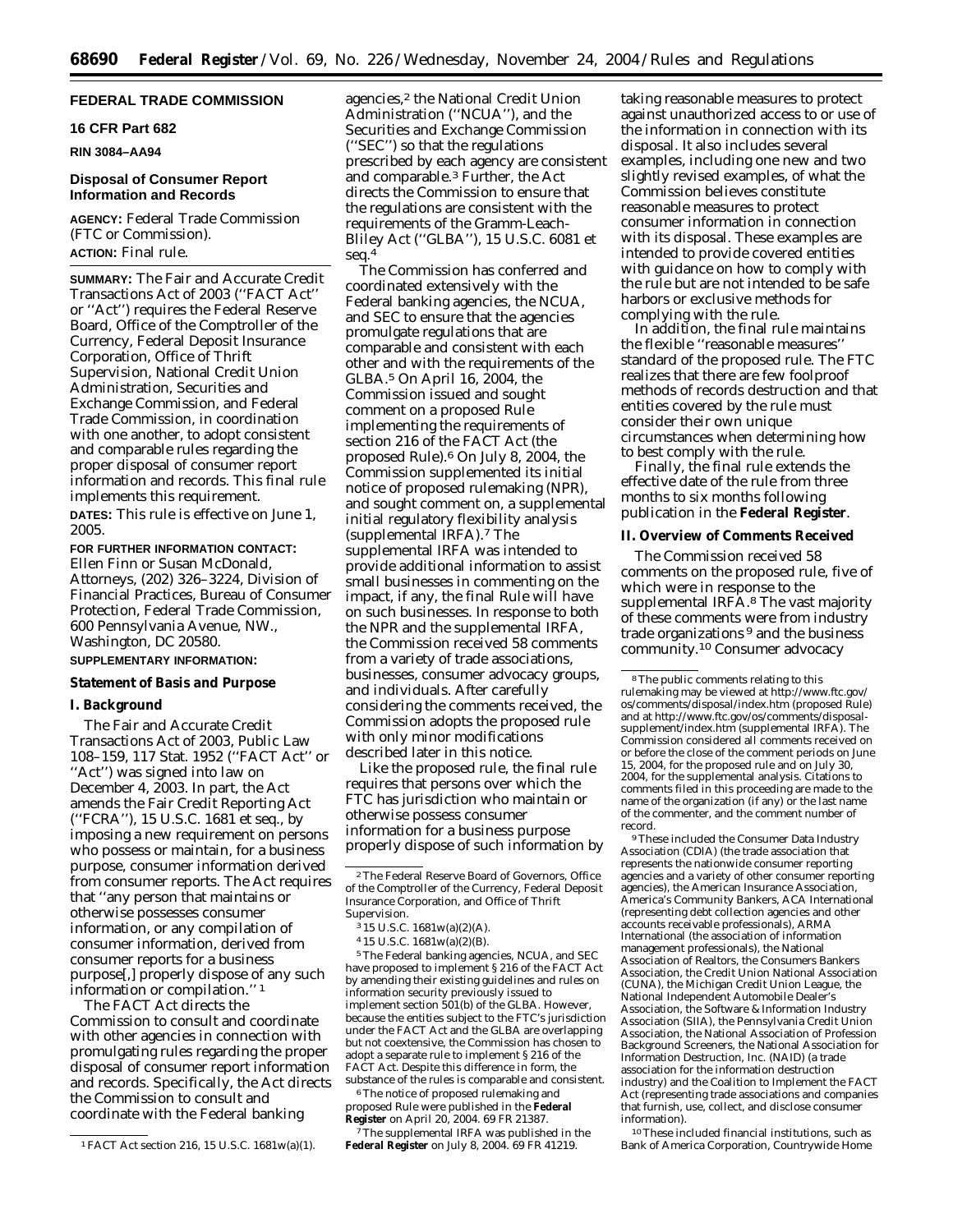groups,11 individual consumers, and one Senator 12 also submitted comments on the proposed rule.

The Commission received comments on nearly all of the provisions contained in the proposed rule. Most commenters, including consumers, businesses, and industry representatives, expressed general support for a rule requiring the proper disposal of consumer information. Many commenters noted that numerous companies that possess or maintain consumer report information already have programs in place to ensure the information's proper disposal, either as a matter of sound business practice or pursuant to other legal requirements. In general, commenters stated that they believed that the proposed rule would help combat fraud, such as identity theft. Indeed, some commenters urged the Commission to adopt provisions that extend beyond what the FACT Act provides in order to combat identity theft by, for example, expanding the scope of information covered under the rule to include payroll records and credit card receipts 13 or all information stored in the same file as consumer report information.14

The majority of commenters focused on the proposed rule's standard for disposal and definitions of ''consumer information'' and ''disposal.'' Most commenters expressed support for the proposed rule's ''reasonable measures'' standard for disposal. Commenters supporting the standard noted that its flexibility would allow covered persons to make decisions appropriate to their particular circumstances and that a more specific or uniform standard would be unrealistic, unnecessarily costly, and insufficiently flexible to deal with the broad range of entities subject to the final rule.15 One consumer

11These included Consumers Union and the Privacy Rights Clearinghouse, which was joined in its comments by Consumer Action, the Consumer Federation of California, the Identity Theft Resource Center, Privacy Activism, and the Worldwide Privacy Forum.

- 12Senator Bill Nelson (D–FL).
- 13*See* Comment, IndyShred #15
- 14*See* Comment, NAID #48.

15*See, e.g.*, Comment, Equal Employment Advisory Council #26; National Automobile Dealers Association #52; Comment, Mastercard #29; Comment, Equifax #54; Comment, Consumer

advocacy group stated that a more specific minimum standard is needed to ensure that all businesses implement adequate disposal practices; 16 another commenter suggested that the final rule should require covered persons to adopt formal, written information retention and disposal programs.17

In general, commenters also approved of the definitions of ''consumer information'' and ''disposal,'' 18 but some suggested minor clarifications.19 These comments are addressed more fully below.

In addition, the Commission received comments from industry representatives and financial institutions on the scope of the proposed rule. In general, these commenters stated that, for various reasons, consumer reporting agencies and other entities already subject to the Gramm-Leach-Bliley Act and the Commission's implementing Safeguards Rule 20 should not also be subject to the Disposal Rule.<sup>21</sup> Among other things, these commenters expressed concern that attempting to comply with multiple standards would engender uncertainty and possibly higher costs among persons covered by both rules. Commenters representing the records management and disposal industries 22 also expressed concern that the proposed rule would impose direct liability on such service providers for failing to properly dispose of records even when they have no contractual arrangements with the record owners requiring or paying them to do so. The Commission also received a comment from the U.S. Senator who introduced Section 216,23 which stated that the scope of the proposed rule closely followed Congressional intent. These comments are addressed more fully below.

Overall, commenters were in favor of including examples of proper disposal

19*See, e.g.*, Comment, CUNA #22; Comment, Equifax #54; Comment, Michigan Credit Union League #58; Comment, TransUnion #44; Comment, Mastercard #29; Comment, Consumer Bankers Association #53; Comment, Coalition to Implement the Fact Act #64; Comment, MBNA #19; Comment, Visa U.S.A. #23; Comment, American Financial Services Association #33; Comment, CDIA #46; Comment, Bank of America #51.

20 16 CFR part 314.

21*See, e.g.*, Comment, Experian #59; Comment, TransUnion #44; Comment, Mastercard #29; Comment, Equifax #54.

22*See, e.g.*, Comment, PRISM International #21; Comment, NAID #49.

methods in the final rule. Some commenters requested further clarification regarding the example involving garbage collectors.24 Other commenters requested clarification as to whether the examples are minimum requirements, safe harbors, or simply illustrative guidance.25 The Commission also received comments that discussed the effective date of the proposed rule. Numerous commenters requested that the period between issuance of the final rule and the effective date be lengthened.26

Finally, most commenters who addressed small business concerns stated that the proposed rule would not create any undue burden for small businesses. These commenters cited the proposed rule's flexible ''reasonable methods'' standard, which would allow covered persons to minimize costs, and the fact that the proposed rule would not impose new record keeping requirements, as the major factors that would alleviate any burdens on small businesses.27

#### **III. Section-by-Section Analysis**

#### *Section 682.1: Definitions*

Section 682.1(a) provides that, unless otherwise stated, terms used in the Disposal Rule have the same meaning as set forth in the Fair Credit Reporting Act, 15 U.S.C. 1681 *et seq.* Thus, for example, the term ''consumer report'' as used in the Disposal Rule has the same meaning as the term ''consumer report'' elsewhere in the FCRA. *See* 15 U.S.C. 1681a(d) (defining ''consumer report''). The Commission received no comments suggesting changes to this provision, and it is adopted as proposed.

#### *Consumer Information*

The proposed rule defined ''consumer information'' as any record about an individual, whether in paper, electronic, or other form, that is a consumer report or is derived from a consumer report. The NPR stated that the phrase ''derived from consumer reports'' would cover all

26*See, e.g.*, Comment, Experian #59 (6 months); Comment, TransUnion #44 (6 months); Comment, Equifax #54 (6 months), Comment, American Financial Services Association #33 (6 months); Comment, American Insurance Association #50 (12 months); Consumer Bankers Association #53 (12 months); Comment, CDIA #46 (6 months); Comment, National Automobile Dealers Association #52 (9 months); Comment, Coalition to Implement the FACT Act #64 (6 months).

27*See, e.g.*, Comment, National Automobile Dealers Association #52; Comment, Mastercard #29; Comment, Consumer Bankers Association #53; Comment, Coalition to Implement the FACT Act #64.

Loans, Elgin Bank of Texas, MasterCard International Incorporated, MBNA America Bank, N.A., Virginia Credit Union, Inc. and Visa U.S.A.; credit reporting agencies, such as Equifax Information Services LLC, Experian Information Solutions, Inc., and Trans Union LLC; and information management and destruction firms, including AccuShred, LLC, Allshred Services, Inc., Community Shredders, IndyShred, PRISM International, Reclamere, Inc., SECURE Eco Shred, and Shred-it Orlando.

Bankers Association #53; Comment, Coalition to Implement the FACT Act #64.

<sup>16</sup>*See,* Comment, Consumers Union #8; *see also* Comment, Gercken #14.

<sup>17</sup>*See* Comment, ARMA International #35.

<sup>18</sup>*See, e.g.*, Comment, CUNA #22; Comment, Visa U.S.A. #23 ; Comment, Consumer Bankers Association #53; Comment, CDIA #46.

<sup>23</sup>*See* Comment, Senator Bill Nelson #55.

<sup>24</sup>*See, e.g.*, Comment, CDIA #46; Comment, Equifax #54; Comment, NAID #49.

<sup>25</sup>*See, e.g.*, Comment, Mastercard #29; Comment, American Insurance Association #50.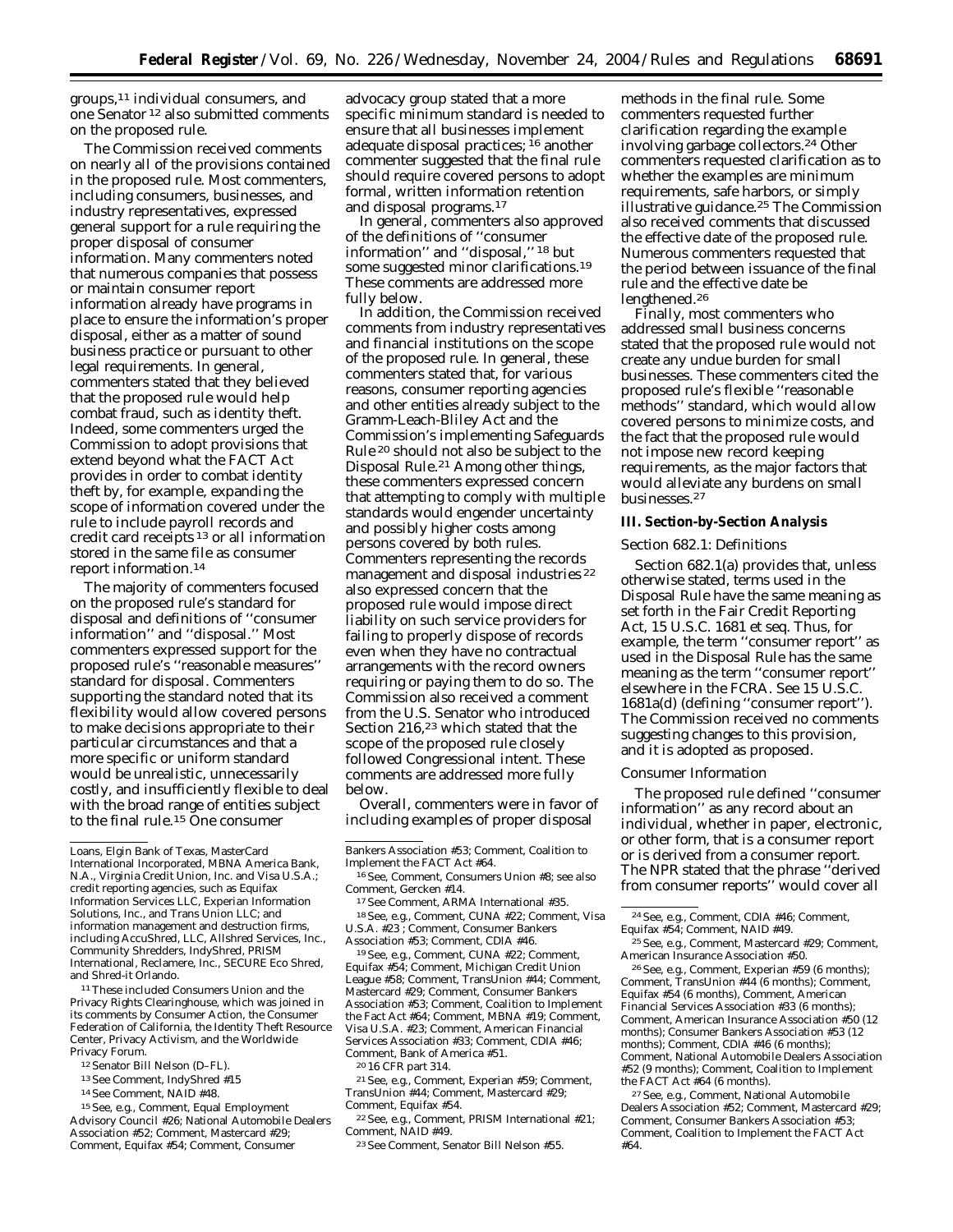of the information about a consumer that is derived from any consumer report(s), including information taken from a consumer report, information that results in whole or in part from manipulation of information taken from a consumer report, and information that has been combined with other types of information. Further, the NPR explained that because the definition of ''consumer information'' refers to records "about an individual, information that does not identify particular consumers would not be covered under the rule. The Commission received a variety of comments requesting clarification or modification of this definition of consumer information.

One consumer advocacy group requested that the definition include compilations of consumer information.28 Although the proposed rule already proposed to cover compilations of consumer information by referring to compilations in the scope and standard sections of the rule, the Commission agrees that it would be clearer to include compilations in the definition of consumer information itself. Therefore, it has modified the definition of consumer information to include compilations.

Commenters were uniformly supportive of the proposed rule's application only to information that identifies particular individuals,29 but many requested that the rule be more explicit on this point.<sup>30</sup> In response to these comments, and in order to provide additional guidance and clarity, the Commission has added language to the rule emphasizing that information that does not identify individuals, such as aggregate information or blind data, is not covered by the definition of consumer information.31

Commenters also sought guidance on the kinds of information that would be considered to identify particular

30*See, e.g.*, Comment, MBNA #19; Comment, Visa U.S.A. #23; Comment, TransUnion #44; Comment, Equifax #54; Comment, American Financial Services Association #33; Comment, CDIA #46; Comment, Bank of America #51.

31The terms ''aggregate information'' and ''blind data'' as used in the rule are intended to have the same meaning as in § 313.3(o)(2)(ii)(B) of the Commission's GLBA Rule regarding the Privacy of Consumer Financial Information, 16 CFR part 313.

individuals.32 The Commission believes that there are a variety of personal identifiers beyond simply a person's name that would bring information within the scope of the rule, including, but not limited to, a social security number, driver's license number, phone number, physical address, and e-mail address. The Commission has not included a rigid definition in the final rule, however, because, depending upon the circumstances, data elements that are not inherently identifying can, in combination, identify particular individuals.33

A number of commenters also requested that certain categories of information be excluded from the definition of consumer information. These include credit header information,34 publicly available information,35 and ''non-sensitive'' information.36 Although credit header information, which includes name, address, and social security number, is not itself a consumer report, it is generally derived from a consumer report and, therefore, within the universe of information covered by section 216 of the FACT Act. Similarly, public record information is often part of consumer reports and therefore falls within the scope of information Congress intended to cover. With respect to ''non-sensitive'' information, the Commission notes that persons subject to the Disposal Rule may always consider the sensitivity of the consumer information at issue in determining what disposal measures are reasonable under the circumstances.

Finally, some commenters suggested that recipients of information about consumers may not always know whether the information they receive was derived from a consumer report.37 They suggested, therefore, that the definition of ''consumer information'' be limited to information that a person knows to be derived from a consumer report.38

33*See* Comment, Consumers Union #8; Comment, Privacy Rights Clearinghouse #39.

34*See, e.g.*, Comment, Equifax #54.

35*See, e.g.*, Comment, National Independent Automobile Dealers Association #53.

36*See, e.g.*, Comment, America's Community Bankers #24; Comment, Mastercard #29.

37*See, e.g.*, Comment, Consumer Bankers Association #53; Comment, Coalition to Implement the Fact Act #64.

38*See, e.g.*, Comment, Mastercard #29; Comment, American Financial Services Association #33; Comment, Consumer Bankers Association #53; Comment, Coalition to Implement the Fact Act #64.

In response to these comments, the Commission notes that knowledge is not an element or a prerequisite to the duty to comply with either the FACT Act or the Disposal Rule. Nevertheless, the Commission also notes that in most, if not all, circumstances covered by the rule, covered entities will or should know if they possess consumer information. First, in most circumstances under the FCRA, a person who obtains a consumer report may use that information only for the specific permissible purpose for which it was obtained. In such circumstances, the person who possesses the information should clearly be aware that it is a consumer report.

Second, when consumer information is transferred to a service provider or shared between affiliates following consumer notice and opportunity to optout,39 the Commission believes that, in light of the nature of the relationship and information sharing practices between such parties, service providers and affiliates generally will or should know when they have been provided with covered consumer information. Moreover, the Commission believes that, for persons subject to the rule, identifying consumer information when providing it to service providers or affiliates is one ''reasonable measure'' to ensure that the information will be disposed of properly in accordance with the rule.40 For these reasons, the Commission has not modified the definition as requested by the comments.

#### **Disposal**

Proposed section 682.1(c) defined ''disposing'' or ''disposal'' to include the discarding or abandonment of consumer information, as well as the sale, donation, or transfer of any medium, including computer equipment, upon which consumer information is stored. The NPR noted that the sale, donation, or transfer of consumer information, by itself, would not be considered ''disposal'' under this definition.41

41A number of industry commenters requested an explicit statement to this effect in the rule. *See, e.g.*, Comment, America's Community Bankers #24; Comment, TransUnion #44; Comment, Mastercard #29; Comment, Consumer Bankers Association #53; Comment, NAID #49; Comment, Coalition to Implement the Fact Act #64. The Commission has not added such a statement to the final Rule because of its clear statement in the NPR, which it reaffirms here, that the sale, donation, or transfer of consumer information, by itself, does not constitute ''disposal'' under the Rule's definition. Of course, the FCRA's restrictions on the sale and use of

<sup>28</sup>Comment, Consumers Union #8.

<sup>29</sup>*See, e.g.*, Comment, MBNA #19; Comment, Visa U.S.A. #23; Comment, Equal Employment Advisory Council #26; Comment, TransUnion #44; Comment, Mastercard #29; Comment, Equifax #54; Comment, American Financial Services Association #33; Comment, Consumer Bankers Association #53; Comment, CDIA #46; Comment, Bank of America #51; Comment, Coalition to Implement the Fact Act #64.

<sup>32</sup>*See, e.g.*, Comment, Consumers Union #8; Comment, MBNA #19; Comment, Equifax #54; Comment, Senator Bill Nelson #55; Comment, Privacy Rights Clearinghouse #39; Comment, Michigan Credit Union League #58.

<sup>39</sup>*See* FCRA § 603(d)(2)(A)(iii), 15 U.S.C. 1681a(d)(2)(A)(iii).

<sup>40</sup>Example 3 of the final rule, which is discussed further below, illustrates this point as to service providers.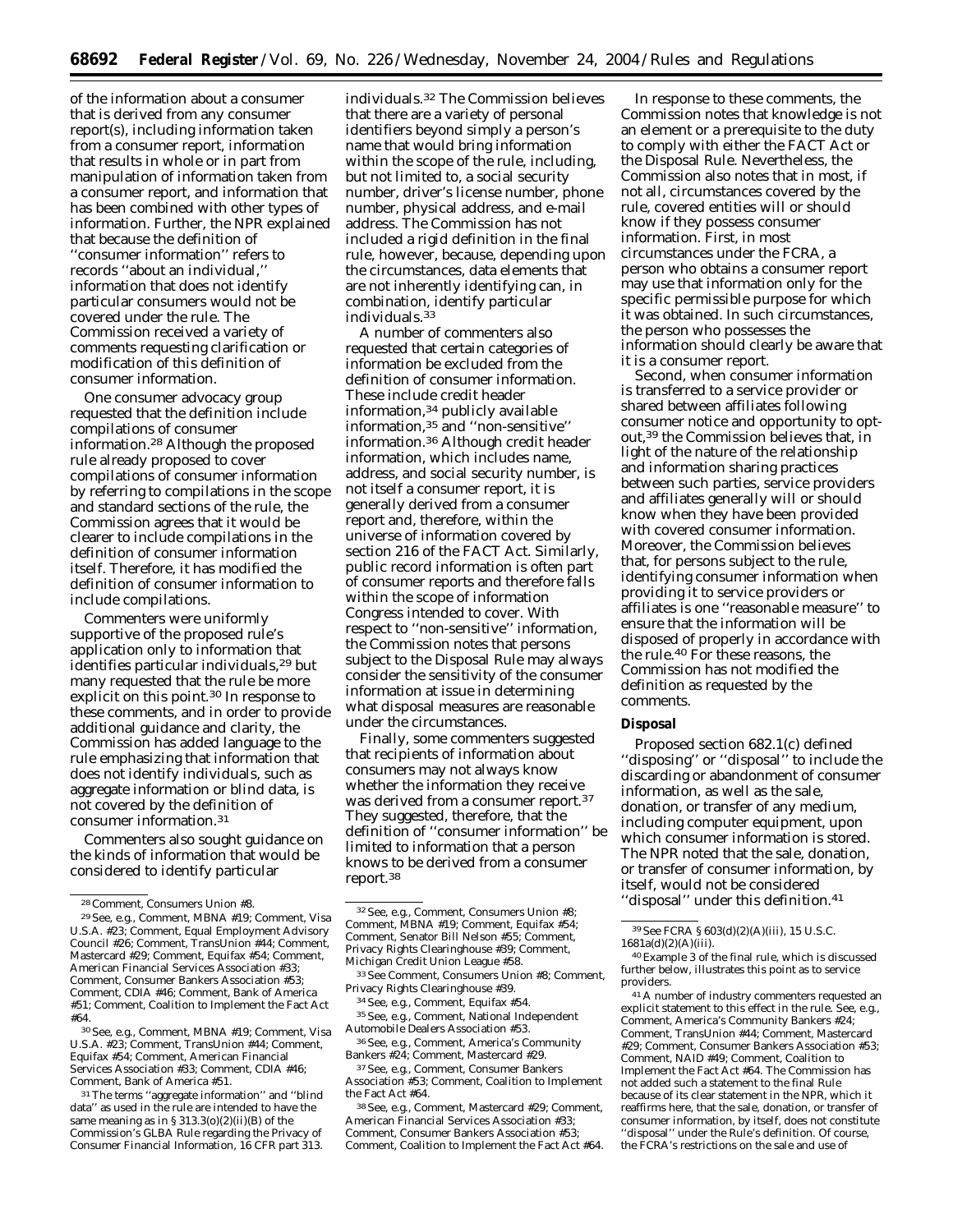Some commenters suggested that the definition should state what disposal ''means'' as opposed to what it ''includes.''42 The Commission agrees and has adopted this change in the final rule.

One commenter also suggested that the definition of disposal as ''the sale, donation, or transfer of any medium, including computer equipment, upon which consumer information is stored'' is not sufficiently broad with respect to the media and equipment covered.43 This commenter suggested adding language specifically including computer media and other non-paper media and equipment. The Commission believes that the definition of disposal as proposed, which includes ''any medium \* \* \* upon which consumer information is stored,'' is sufficiently broad to capture the materials of concern to the commenter.

#### *Section 682.2: Purpose and Scope*

Proposed section 682.2(a) set forth the purpose of the proposed Disposal Rule, which is to reduce the risk of consumer fraud and related harms, including identity theft, created by improper disposal of consumer information. The Commission received no comments suggesting changes to this provision, and it is adopted as proposed.

Proposed section 682.2(b), which tracks the language of section 216 of the FACT Act, sets forth the scope of the proposed Disposal Rule. The rule applies to ''any person over which the Federal Trade Commission has jurisdiction, that, for a business purpose, maintains or otherwise possesses consumer information, or any compilation of consumer information.'' The preamble to the proposed rule noted that the Commission reads ''for a business purpose'' broadly to include all business reasons for which a person may possess or maintain consumer information. As a result, the rule covers any person that possesses or maintains consumer information other than an individual consumer who has obtained his or her own consumer report or file disclosure.

As noted in the preamble to the proposed rule, among the entities that possess or maintain consumer information for a business purpose are consumer reporting agencies, as well as

lenders, insurers, employers, landlords, government agencies, mortgage brokers, automobile dealers, and other users of consumer reports. In fact, all of the permissible purposes listed in § 604 of the FCRA would be considered business purposes under the rule.

The Commission received a number of financial industry comments arguing that the Disposal Rule should not apply to financial institutions subject to the Gramm-Leach-Bliley Act and the Commission's implementing Safeguards Rule.44 These commenters' primary argument is that because the Safeguards Rule already covers information disposal, subjecting financial institutions to the Disposal Rule is unnecessary. Additionally, commenters expressed concern that attempting to comply with multiple standards would engender uncertainty and possibly higher costs among persons covered by both rules.

As the Commission stated in its Notice of Proposed Rulemaking, the coverage of the proposed Disposal Rule is different from that of the Commission's Safeguards Rule. In addition to covering a different (but overlapping) set of entities, the proposed Disposal Rule and the Safeguards Rule apply to different sets of information. *Compare* 16 CFR 314.1(b) (describing scope of ''customer information'' covered by Safeguards Rule) with Proposed Disposal Rule §§ 682.1(b) & 682.2(b) (defining scope of 'consumer information" subject to proposed Disposal Rule).45 As a result, the Commission believes that it is important to cover financial institutions under the Disposal Rule in order to ensure that the full range of information covered by section 216 of the FACT Act is properly protected in connection with its disposal. In addition, the plain language of section 216 of the FACT Act supports coverage of financial institutions.

In response to the commenters' concerns about the potential burdens imposed on persons covered by both the Safeguards Rule and Disposal Rule, the Commission notes that the substantive

requirements of both rules are consistent with respect to disposal. Although the Safeguards Rule focuses on comprehensive information security and the Disposal Rule more narrowly on disposal, both incorporate flexible, riskbased standards that require reasonable measures to protect against unauthorized access to or use of information. As a result, compliance with the standards of the Disposal Rule will constitute compliance with the disposal obligations under the Safeguards Rule. Thus, companies should easily be able to develop approaches that satisfy the requirements of both rules without undue burdens or costs.46 Accordingly, section 682.2(b) is adopted as proposed.

# *Section 682.3: Proper Disposal of Consumer Information*

Under the proposed rule, any person that maintains or otherwise possesses consumer information would be required to ''take reasonable measures to protect against unauthorized access to or use of the information in connection with its disposal.'' Recognizing that there are few foolproof methods of record destruction, the NPR stated that the proposed rule would not require covered persons to ensure perfect destruction of consumer information in every instance; rather, it requires covered entities to take reasonable measures to protect against unauthorized access to or use of the information in connection with its disposal. In determining what measures are ''reasonable'' under the rule, the Commission stated in the NPR that it expects that entities covered by the rule would consider the sensitivity of the consumer information, the nature and size of the entity's operations, the costs and benefits of different disposal methods, and relevant technological changes. The Commission also noted that ''reasonable measures'' are very likely to require elements such as the establishment of policies and procedures governing disposal, as well as appropriate employee training.

The vast majority of commenters supported this flexible standard for disposal.47 Commenters noted that the

consumer information are still applicable even when such information is sold, donated, or transferred in a manner that would not amount to ''disposal'' under this Rule.

<sup>42</sup>*See, e.g.*, Comment, TransUnion #44; Comment, Mastercard #29; Comment, Consumer Bankers Association #53; Comment, Coalition to Implement the Fact Act #64.

<sup>43</sup>*See* Comment, Consumers' Union #8.

<sup>44</sup>*See, e.g.* Comment, Experian #59; Comment, TransUnion #44; Comment, Mastercard #29; Comment, Equifax #54.

<sup>45</sup>For example, a consumer who applies for a loan from a financial institution, but is rejected based on information in her credit report is not a ''customer'' of the financial institution under the GLBA and her credit report would therefore not be protected by the Safeguards Rule; however, her credit report would be ''consumer information'' under the Disposal Rule. Credit reports obtained about employees or prospective employees are also not ''customer'' information covered under the GLBA, but would be ''consumer information'' under the Disposal Rule.

<sup>46</sup>Example 5 also illustrates that, for financial institutions subject to the Safeguards Rule, incorporation of the requirements of this rule into the information security program required by the Safeguards Rule constitutes compliance with this rule.

<sup>47</sup>*See, e.g.*, Comment, National Association of Professional Background Screeners #7; Comment, MBNA #19; Comment, Experian #59; Comment, CUNA #22; Comment, Visa U.S.A. #23; Comment, Equal Employment Advisory Council #26; Comment, TransUnion #44; Comment, National Continued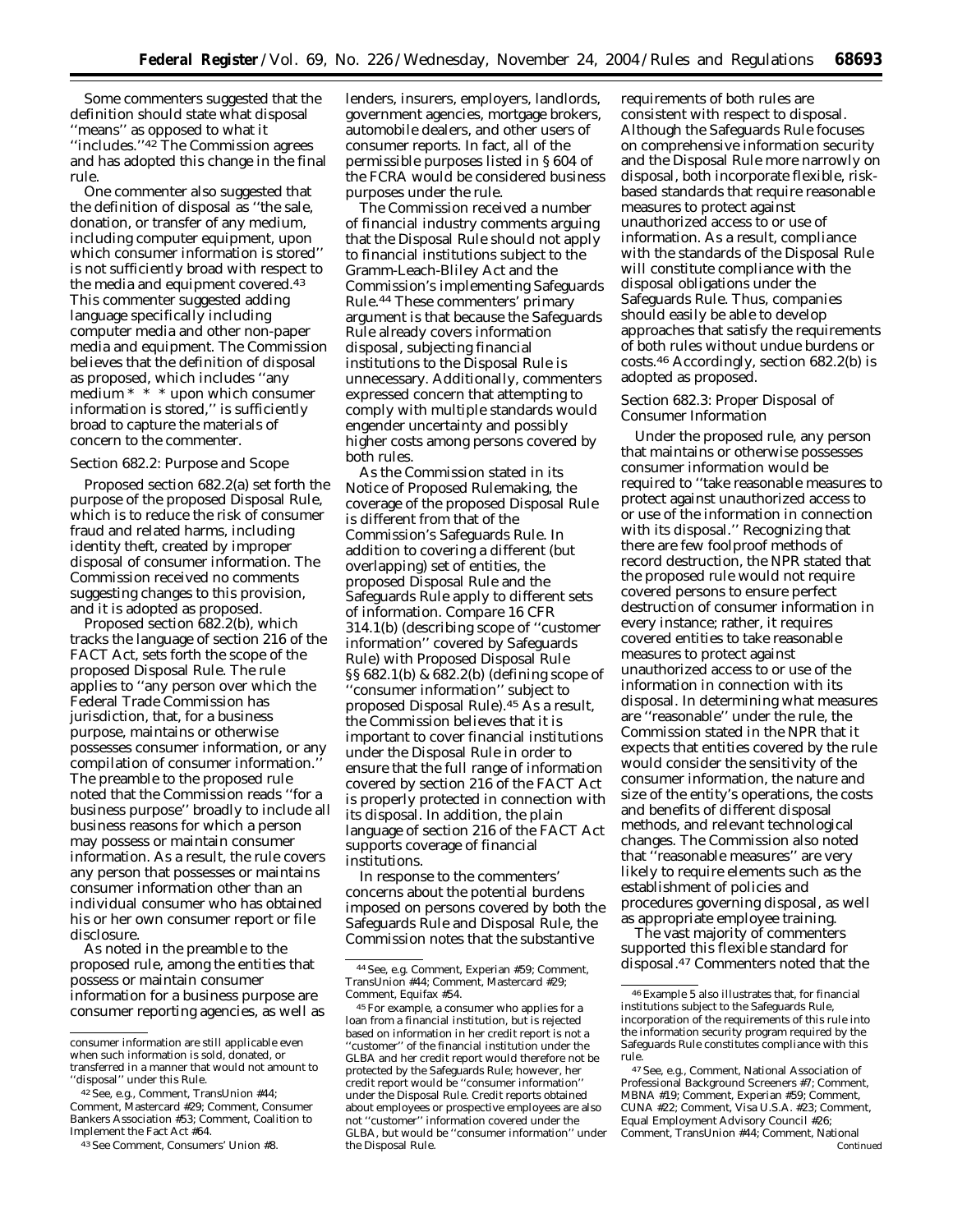standard will allow covered persons to make decisions appropriate to their particular circumstances; 48 minimize the costs of compliance, particularly for small businesses; 49 and harmonize the Disposal Rule with the requirements of the Commission's Safeguards Rule.<sup>50</sup> Accordingly, the basic standard for disposal has been adopted as proposed.

In order to provide additional clarity, the proposed rule also included examples intended to provide guidance on disposal measures that would be reasonable under the rule. Generally, commenters found the examples to be helpful. Although some commenters suggested treating the examples as minimum requirements,<sup>51</sup> many commenters approved of the examples remaining as illustrative guidance only and, in fact, requested a more explicit statement to that effect in the rule itself.52 The Commission continues to believe that these examples should be illustrative only, not exhaustive, because they cannot take into account a particular entity's unique circumstances. In order to make this clear, the Commission has added language to the rule stating explicitly that ''These examples are illustrative only and are not exclusive or exhaustive methods for complying with this rule.''

Finally, commenters expressed concern that the final example, which addresses what would be ''reasonable measures'' for a disposal service provider or traditional garbage collector, is confusing with respect to the obligations of both service providers and the record owners who transfer consumer information to them.53 In particular, commenters representing the records management and disposal industries pointed out that service

48*See, e.g.*, Comment, National Independent Automobile Dealers Association #53; Comment, Mastercard #29; Comment, Consumer Bankers Association #36; Comment, Coalition to Implement the FACT Act #64.

49*See, e.g.*, Comment, Equal Employment Advisory Council #26; Comment, Equifax #31.

50*See, e.g.*, Comment, MBNA #19; Comment, Visa U.S.A. #23; Comment, Coalition to Implement the FACT Act #64.

53*See, e.g.*, Comment, CDIA #46; Comment, Equifax #54; Comment, NAID #49.

providers are frequently not in a position to make independent determinations as to whether information they possess is, or was derived from, a consumer report.54 In addition, these commenters argued that imposing direct liability for disposal on a service provider may allow, and even create incentives for, record owners to ''dump'' covered materials on service providers without paying for the proper destruction required by the rule.<sup>55</sup> These commenters suggest that service providers should be liable for violations of the rule only if the service provider (1) has been notified that the information it possesses is consumer information as defined in the rule; and (2) has entered into a written contract to dispose of such information in accordance with this rule.56

The Commission has addressed these commenters' concerns by revising the rule's examples to clarify what the ''reasonable measures'' standard requires when information is transferred or otherwise provided to service providers. First, the Commission has deleted the ''garbage collector'' example that caused some confusion. Second, the Commission has revised Example 3 so that it explicitly contemplates that a record owner would tell a service provider when it is providing the service provider with consumer information.57 Thus, as revised, Example 3 illustrates that, if a record owner transfers or otherwise provides consumer information to a service provider, the ''reasonable measures'' standard will generally require a record owner to take reasonable steps to select and retain a service provider that is capable of properly disposing of the consumer information at issue; notify the service provider that such information is consumer information; and enter into a contract that requires the service provider to dispose of such information in accordance with this rule. This example clarifies record owners' responsibilities with respect to service providers while also ensuring that service providers have the information required, and make the arrangements needed, to fulfill their responsibilities under the rule. The Commission also notes that Example 3 harmonizes this aspect of the Disposal

Rule with the Commission's GLBA Safeguards Rule which contains analogous requirements.

Under the final rule, service providers continue to be covered, and, therefore, along with the record owner, bear responsibility for proper disposal of consumer information that they maintain or otherwise possess. In evaluating a service provider's compliance with this rule, however, a record owner's failure to provide notice or contract for disposal in accordance with the requirements of the rule will be strongly considered. Other factors relevant to a service provider's liability and the ''reasonableness'' of its action include actual or constructive knowledge of the nature of the consumer information, the course of dealing between the service provider and record owner, and, consistent with the rule's overall ''reasonableness'' standard, the sensitivity of the consumer information, the nature and size of the service provider's operations, and the costs and benefits of different disposal methods.

The Commission also received a number of comments concerning the relationship between the Disposal Rule and Safeguards Rule. Many of these commenters requested an explicit statement in the rule that, for financial institutions subject to the Safeguards Rule, incorporation of the requirements of this rule into the information security program required by the Safeguards Rule constitutes compliance with this rule.58 The Commission has added an Example 5 to illustrate this point.

Lastly, one commenter expressed concern that the phrase ''in connection with its disposal'' could be read to require reasonable measures to protect against unauthorized access or use of consumer information *during* the disposal process, but not following it.59 The Commission intends the phrase ''in connection with its disposal'' to mean both during and after the disposal process.

#### *Section 682.4: Relation to Other Laws*

Proposed section 682.4(a) made clear that nothing in the rule is intended to create a requirement that a person maintain or destroy any record pertaining to a consumer. The proposed rule also stated that the rule is not intended to affect any requirement imposed under any other provision of law to maintain or destroy such records. The Commission received no comments

Independent Automobile Dealers Association #53; Comment, Mastercard #29; Comment, Equifax #31; Comment, Consumer Bankers Association #53; Comment, CDIA #46; Comment, NAID #49; Comment, Bank of America #51; Comment, National Automobile Dealers Association #52; Comment, SIIA #56; Comment, Michigan Credit Union League #58; Comment, Coalition to Implement the FACT Act #64.

<sup>51</sup>*See, e.g.*, Comment, Consumers Union #8; Comment, NAID #49; Comment, Privacy Rights Clearinghouse #39.

<sup>52</sup>*See, e.g.*, Comment, CUNA #22; Comment, Mastercard #29; Comment, Countrywide Home Loans #43; Comment, Michigan Credit Union League #58.

<sup>54</sup>Comment, PRISM International #21; Comment, NAID #49.

<sup>55</sup>Comment, PRISM International #21; Comment, NAID #49.

<sup>56</sup>Comment, PRISM International #21; Comment,  $NAIN #49.$ 

<sup>57</sup>Although the example involves a disposal service provider, the measures it contemplates would also generally be reasonable with respect to other types of services providers.

<sup>58</sup>*See, e.g.*, Comment, MBNA #19; Comment, America's Community Bankers #24; Comment, American Financial Services Association #33; Comment, Bank of America #51.

<sup>59</sup>Comment, Consumers Union #8.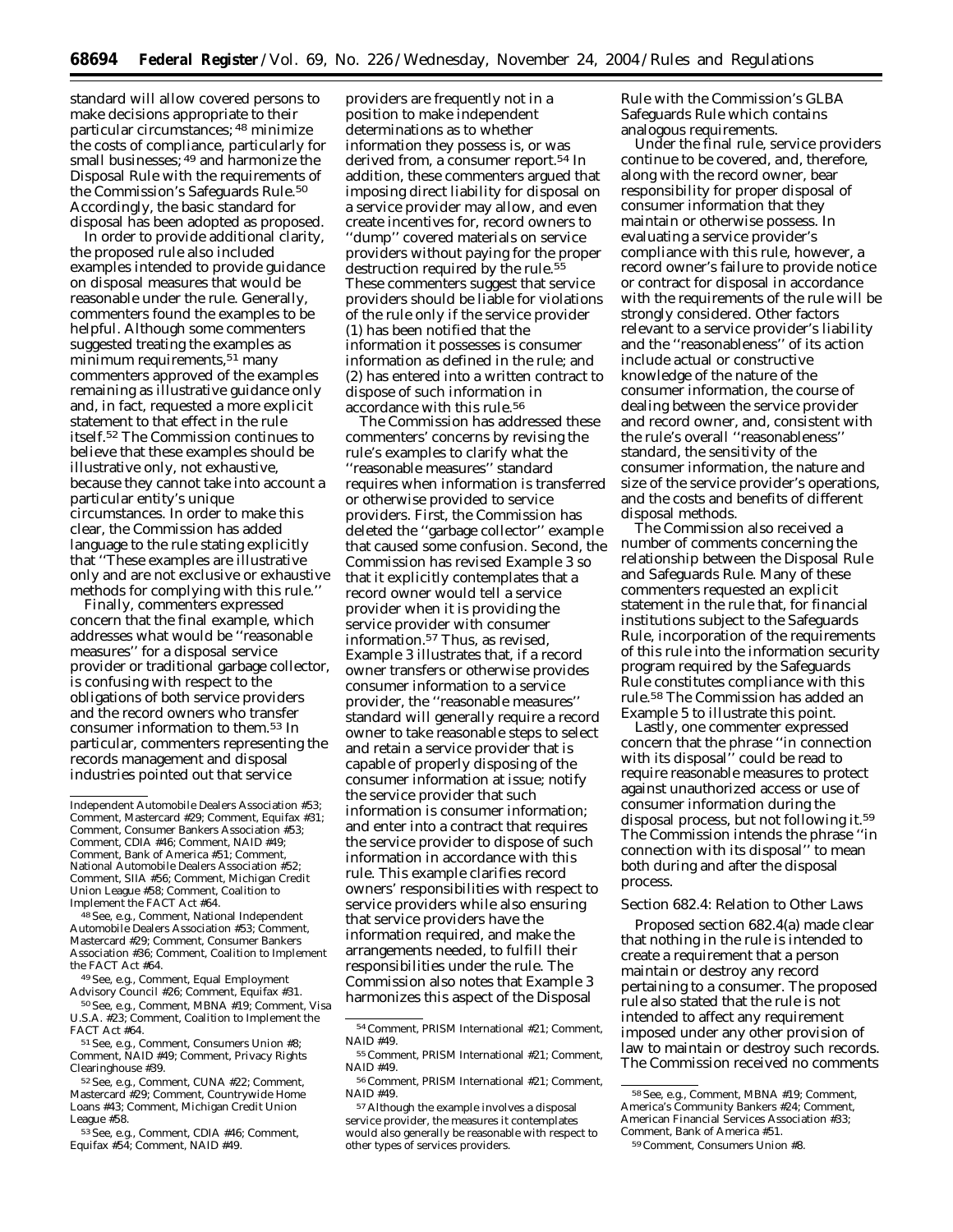suggesting changes to this provision, and it is adopted as proposed.

#### *Section 682.5: Effective Date*

The Commission initially proposed to make the Disposal Rule effective 3 months after the publication of the final rule. Although some commenters supported a 3-month effective date, 60 the majority of commenters requested a longer effective date in order to allow covered entities to develop and implement appropriate disposal procedures or to research and contract with service providers.<sup>61</sup> These commenters suggested time periods ranging from 6 to 12 months after the publication of the final rule. After considering the comments and balancing the need for protections against the need to allow covered entities sufficient time to come into compliance, the Commission has extended the effective date to be 6 months after publication of the final rule.

# **IV. Final Regulatory Flexibility Analysis**

The Regulatory Flexibility Act (''RFA''), 5 U.S.C. 601–612, requires that the Commission provide an Initial Regulatory Flexibility Analysis (''IRFA'') with a proposed rule and a Final Regulatory Flexibility Analysis (''FRFA''), with the final rule, unless the Commission certifies that the Rule will not have a significant economic impact on a substantial number of small business entities. For the majority of entities subject to the rule, a small business entity is defined by the Small Business Administration as one whose average annual receipts do not exceed \$6 million or that has fewer than 500 employees.62

The Commission hereby certifies that the final rule will not have a significant economic impact on a substantial number of small business entities. The rule applies to ''any person that, for a business purpose, maintains or otherwise possesses consumer information, or any compilation of

consumer information.'' As discussed in the NPR and in the supplemental IRFA, any company, regardless of industry or size, that possesses or maintains consumer information for a business purpose would be subject to the rule. Therefore, small entities across almost every industry could potentially be subject to the rule. However, as discussed in more detail below, many small entities subject to the rule are already subject to the GLBA Safeguards Rule,63 which contains requirements similar to those in the rule. As a result, the marginal cost of compliance with the Disposal Rule for these businesses is likely to be minimal.

The Commission is unaware of any data concerning the frequency with which other small businesses obtain consumer reports. As a result, it is not possible to determine precisely how often small businesses would be required to undertake compliance efforts. In the July 8, 2004, supplemental IRFA, 69 FR 41219, the Commission asked several questions related to the existence, number, and nature of small business entities covered by the proposed rule, as well as the economic impact of the proposed rule on such entities. The Commission received five comments in response to its supplemental IRFA, <sup>64</sup> three of which addressed the small business issues raised. These comments, which are discussed in more detail below, were generally supportive of the rule as it applies to small businesses.65

The Commission continues to believe that a precise estimate of the number of small entities that fall under the rule is not currently feasible. However, based on the comments received and the Commission's own experience and knowledge of industry practices, the Commission also continues to believe that the cost and burden to small business entities complying with the rule is minimal and that the final rule will not have a significant impact on a substantial number of small entities. This document serves as notice to the Small Business Administration of the Commission's certification of no effect. Nonetheless, the Commission has decided to publish a Final Regulatory Flexibility Analysis with this final Rule. Therefore, the Commission has prepared the following analysis:

#### *A. Need for and Objectives of the Rule*

Section 216 of the FACT Act requires the Commission to issue regulations regarding the proper disposal of consumer information in order to prevent sensitive financial and personal information from falling into the hands of identity thieves or others who might use the information to victimize consumers. In this action, the Commission promulgates a final rule to fulfill the statutory mandate. The rule is authorized by and based upon section 216 of the FACT Act.

#### *B. Significant Issues Raised by Public Comments.*

On July 8, 2004, the Commission published a supplemental initial regulatory flexibility analysis for notice of proposed rulemaking, 69 FR 41219, in which the Commission asked several questions related to the existence, number, and nature of small business entities covered by the proposed rule, as well as the economic impact of the proposed rule on such entities. The Commission received five comments in response to its supplemental IRFA,66 three of which addressed the small business issues raised.67 These commenters all agreed that the rule should apply to small businesses. One commenter praised the proposed rule's reasonableness standard as ''provid[ing] ample flexibility for all covered entities, large and small.''68 Another commenter cited the low cost of compliance.69

The Commission also received comments in response to the initial NPR that addressed small business concerns. These comments were also generally supportive of the proposed rule as it would apply to small businesses. Many commenters supported the purpose for promulgating the rule, and cited both the rule's flexible standard and the low costs of shredders and disposal services as evidence that the compliance costs to small businesses will be low.70

# *C. Small Entities to Which the Rule Will Apply*

The Disposal Rule, which tracks the language of section 216 of the FACT Act, applies to ''any person that, for a business purpose, maintains or otherwise possesses consumer information, or any compilation of consumer information.'' The entities

<sup>60</sup>*See, e.g.*, Comment, CUNA #22.

<sup>61</sup>*See, e.g.*, Comment, Experian #59; Comment, TransUnion #44; Comment, National Independent Automobile Dealers Association #53; Comment, Equifax #54; Comment, American Financial Services Association #33; Comment, American Insurance Association #50; Consumer Bankers Association #53; Comment, CDIA #46; Comment National Automobile Dealers Association #52; Comment, Coalition to Implement the FACT Act #64.

<sup>62</sup> 5 U.S.C. 603–605. These numbers represent the size standards for most retail and service industries (\$6 million total receipts) and manufacturing industries (500 employees). A list of the SBA's size standards for all industries can be found at *http://www.sba.gov/size/summary-whatis.html.*

<sup>63</sup> 16 CFR part 314.

<sup>64</sup>Supplemental Comments were received from the NAID, the National Association of Realtors (NAR), the American Bankers' Association, ACRAnet, and an individual commenter.

<sup>65</sup>*See, e.g.*, Supp. Comment, NAID #6; Supp. Comment, Ms. Lisa Beavers #2; Supp. Comment, NAR #3.

<sup>66</sup>The NAID, the NAR, the American Bankers' Association, and two individual commenters.

<sup>67</sup>The other two comments raised issues already considered with respect to the rule generally.

<sup>68</sup>Supp. Comment, NAID #6.

<sup>69</sup>Supp. Comment, Beavers #2.

<sup>70</sup>Comment, Virginia Credit Union, Inc. #10; Comment, IndyShred #15; Comment, NAR #60; Comment, AccuShred, LLC #45.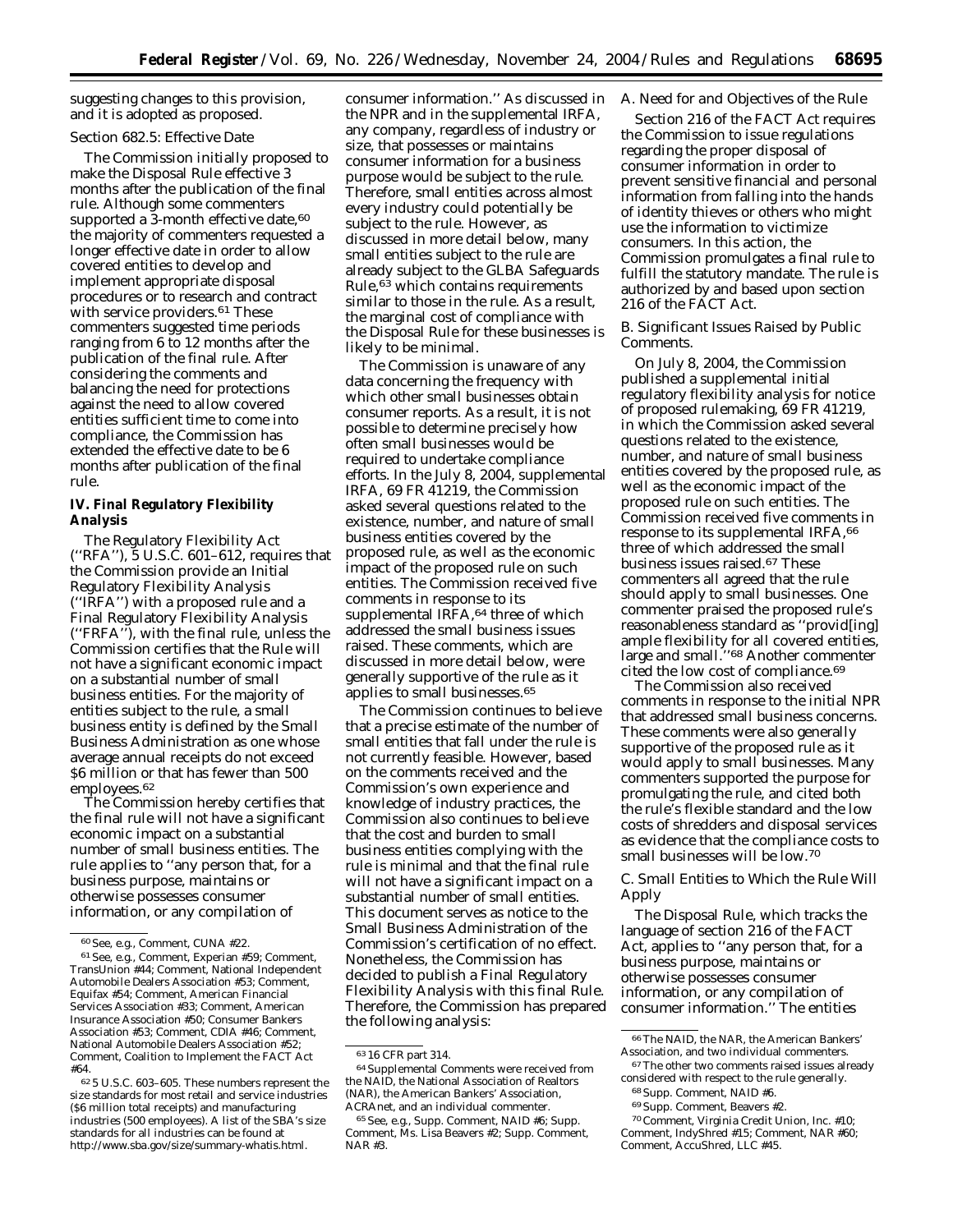covered by the rule would include consumer reporting agencies, resellers of consumer reports, lenders, insurers, employers, landlords, government agencies, mortgage brokers, automobile dealers, waste disposal companies, and any other business that possesses or maintains consumer information. As explained in the NPR and supplemental IRFA, any company, regardless of industry or size, that possesses or maintains consumer information for a business purpose will be subject to the rule. Therefore, numerous small entities across almost every industry could potentially be subject to the rule.

Although it is impossible to identify every industry that may possess or maintain consumer information 71 for business purposes, the Commission anticipates that, at a minimum, the small entities within the finance and insurance industries are likely to be subject to the rule. According to the Small Business Administration, there are approximately 231,000 small businesses within these industries.72 Generally, these entities are already subject to the GLBA's Safeguards Rule, which contains requirements similar to those in the rule. As a result, as discussed further below, the marginal cost of compliance with the Disposal Rule for these businesses is likely to be minimal.

In addition, any business, regardless of industry, that obtains a consumer report, or information derived from a consumer report, will be subject to the rule. Among businesses that might fall into this category are landlords, utility companies, telecommunications companies, and any business that obtains consumer reports for employment screening purposes. The Commission is unaware of any data concerning the frequency with which small businesses such as these obtain consumer reports. As a result, it is not possible to determine precisely how many small businesses outside the finance and insurance industries will be subject to the rule, or how often these entities will be required to undertake compliance efforts.

#### *D. Projected Reporting, Recordkeeping and Other Compliance Requirements*

The final Disposal Rule does not impose any specific reporting, recordkeeping, or disclosure requirements within the meaning of the

Paperwork Reduction Act. The rule requires covered entities, when disposing of consumer information, to take reasonable measures to protect against unauthorized access to or use of the information in connection with its disposal. What is considered ''reasonable'' will vary according to an entity's nature and size, the costs and benefits of available disposal methods, and the sensitivity of the information involved. In formulating the rule, the Commission considered alternatives to this approach, and determined that the flexibility afforded by the rule reduces the burden that might otherwise be imposed on small entities by a more rigid, prescriptive rule.

As noted above, entities already subject to the Commission's Safeguards Rule should incur few, if any, additional compliance costs. Among other things, the Safeguards Rule already requires covered entities to develop and implement policies that require the proper disposal of ''customer information'' (as defined in the GLBA), as well as employee training programs and mechanisms to update its information security program on a periodic basis. In light of these existing measures, modifying policies to address the disposal of ''consumer information'' (as defined in the rule), and training employees on these changes, should be possible at little or no cost. In fact, because the definitions of ''consumer information'' and ''customer information'' overlap, many entities may already be in substantial compliance with the rule's requirements.

For small businesses not already subject to the GLBA Safeguards Rule, compliance costs may be greater. Because the rule does not mandate specific disposal measures, a precise estimate of compliance costs is not feasible. However, there are certain basic steps that are likely to be appropriate for many small entities. For example, shredding or burning paper records containing consumer information will generally be appropriate. Depending upon the volume of records at issue and the office equipment available to the small entity, this method of disposal may be accomplished by the small entity itself at no cost, may require the purchase of a paper shredder (available at office supply stores for as little as \$25), or may require the hiring of a document disposal service on a periodic basis (the costs of which will vary based on the volume of material, frequency of service, and geographic location).

If a small entity has stored consumer information on electronic media (for

example, computer discs or hard drives), disposal of such media could be accomplished by a small entity at almost no cost by simply smashing the material with a hammer. In some cases, appropriate disposal of electronic media might also be accomplished by overwriting or ''wiping'' the data prior to disposal. Utilities to accomplish such wiping are widely available for under \$25; indeed, some such tools are available for download on the Internet at no cost. Whether ''wiping,'' as opposed to destruction, of electronic media is reasonable, as well as the adequacy of particular utilities to accomplish that ''wiping,'' will depend upon the circumstances.

The Commission did not receive any information on the amount of employee time, measured in labor hours or costs, that might be incurred by compliance with the Disposal Rule. The Commission believes that all businesses, regardless of size, will need to educate and train their employees on proper disposal. The actual amount of time it will take to ensure that consumer report information is properly disposed will vary, depending on a variety of circumstances, including the amount and nature of covered records. However, the Commission believes many businesses may already be following industry best practices, which may include disposing of documents through shredders, using waste disposal companies, or other confidential disposal methods; and continuing to do so would not impose additional costs on such businesses.

As the above discussion illustrates, although it is not possible to estimate small businesses' compliance costs precisely, such costs are likely to be quite modest for most small entities.

# *E. Steps Taken To Minimize Significant Economic Impact of the Rule on Small Entities*

The Commission considered whether to exempt any persons or classes of persons from the rule's application pursuant to section 216(a)(3) of the FACT Act. The FTC asked for comment on this issue, as well as any significant alternatives, consistent with the purposes of the FACT Act, that could further minimize the rule's impact on small entities. The Commission received no information or suggestions in response to this request; rather, commenters specifically voiced support for application of the rule to small businesses.73

<sup>71</sup> ''Consumer Information'' is defined in the proposed rule as any ''record about an individual, whether in paper, electronic, or other form, that is a consumer report or is derived from a consumer report.''

<sup>72</sup>This number represents 2001 totals as reported by the SBA. *See http://www.sba.gov/advo/stats/*.

<sup>73</sup>*See* Supp. Comment, NAID #6; Supp. Comment, Ms. Lisa Beavers #2; Supp. Comment, NAR #3.